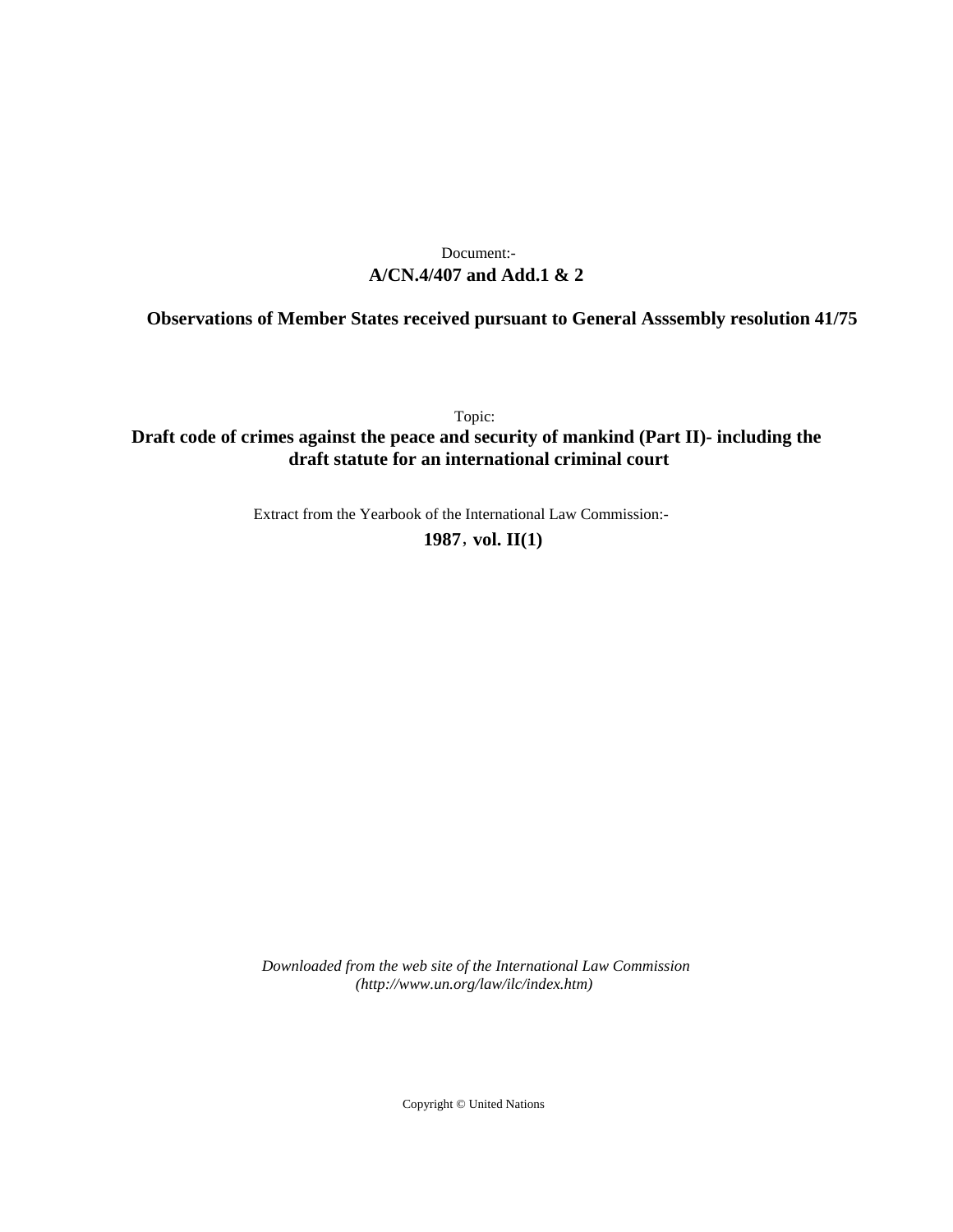#### **DOCUMENT A/CN.4/407 and Add.l and 2**

## **Observations of Member States received pursuant to General Assembly resolution 41/75**

*[Original: English, Russian, Spanish] [16 April, 9 and 25 June 1987]*

### **CONTENTS**

#### **Introduction**

1. On 3 December 1986, the General Assembly adopted resolution 41/75 on the draft Code of Offences against the Peace and Security of Mankind. The operative paragraphs of the resolution read as follows:

*The General Assembly,*

1. *Invites* the International Law Commission to continue its work on the elaboration of the draft Code of Offences against the Peace and Security of Mankind by elaborating an introduction as well as a list of the offences, taking into account the progress made at its thirtyeighth session, as well as the views expressed during the forty-first session of the General Assembly;

2. *Requests* the Secretary-General to seek the views of Member States regarding the conclusions contained in paragraph 185 of the report of the International Law Commission on the work of its thirtyeighth session, taking into account the conclusions contained in paragraph 69 (c) (i) of the Commission's report on the work of its thirty-fifth session;

3. *Further requests* the Secretary-General to include the views received from Member States in accordance with paragraph 2 above in a report to be submitted to the General Assembly at its forty-second session;

4. *Decides* to include in the provisional agenda of its forty-second session the item entitled "Draft Code of Offences against the Peace and Security of Mankind", to be considered in conjunction with the examination of the report of the International Law Commission.

2. On 31 March 1987, the Secretary-General addressed a note to the Governments of Member States inviting them, pursuant to paragraph 2 of resolution 41/75, to communicate their observations to him.

The replies received as at 25 June 1987 from the Governments of four Member States<sup>1</sup> are reproduced below.

#### **Brazil**

*Page*

*[Original: English] [14 April 1987]*

1. The Brazilian Government is of the opinion that the two questions addressed by the International Law Commission in paragraph  $69$  (c) (i) and (ii) of its report on its thirty-fifth session<sup>2</sup> are of great importance to the continuation of its work on the draft Code of Offences against the Peace and Security of Mankind. The necessary guidance on these points should be given to the Commission without further delay in order to avoid adverse effects on the proper consideration of a topic to which the General Assembly attaches great importance.

2. Although there are differing views on the two questions posed by the Commission in 1983, it should be possible to formulate guidelines for the Commission flexible enough to permit the continuation of its work without prejudging the final outcome of its deliberations. With this objective in mind, the Brazilian Government believes that the General Assembly could consider establishing the following "working hypothesis": *(a)* the Commission would be asked to elaborate a draft code of offences against the peace and security of mankind on the assumption that, at the present stage, the draft would be limited solely to the criminal responsibility of individuals, without prejudice to subsequent consideration of the criminal responsibility of States; *(b)* the Commission's mandate would extend to the preparation of the statute of a competent international criminal jurisdiction, without prejudice to the exploration of alternative systems for the application of the code; (c) a final decision on these two points would be reserved to a later stage, after the matter has been further studied by the Commission.

<sup>1</sup> The replies received after this date from the Governments of six other Member States (Byelorussian Soviet Socialist Republic, Chile, Mexico, Sweden, Ukrainian Soviet Socialist Republic and Union of Soviet Socialist Republics) were circulated to the General Assembly, at its forty-second session, in document A/42/484 and Add.l and 2.

*Yearbook* . . . *1983,* vol. II (Part Two), p. 16.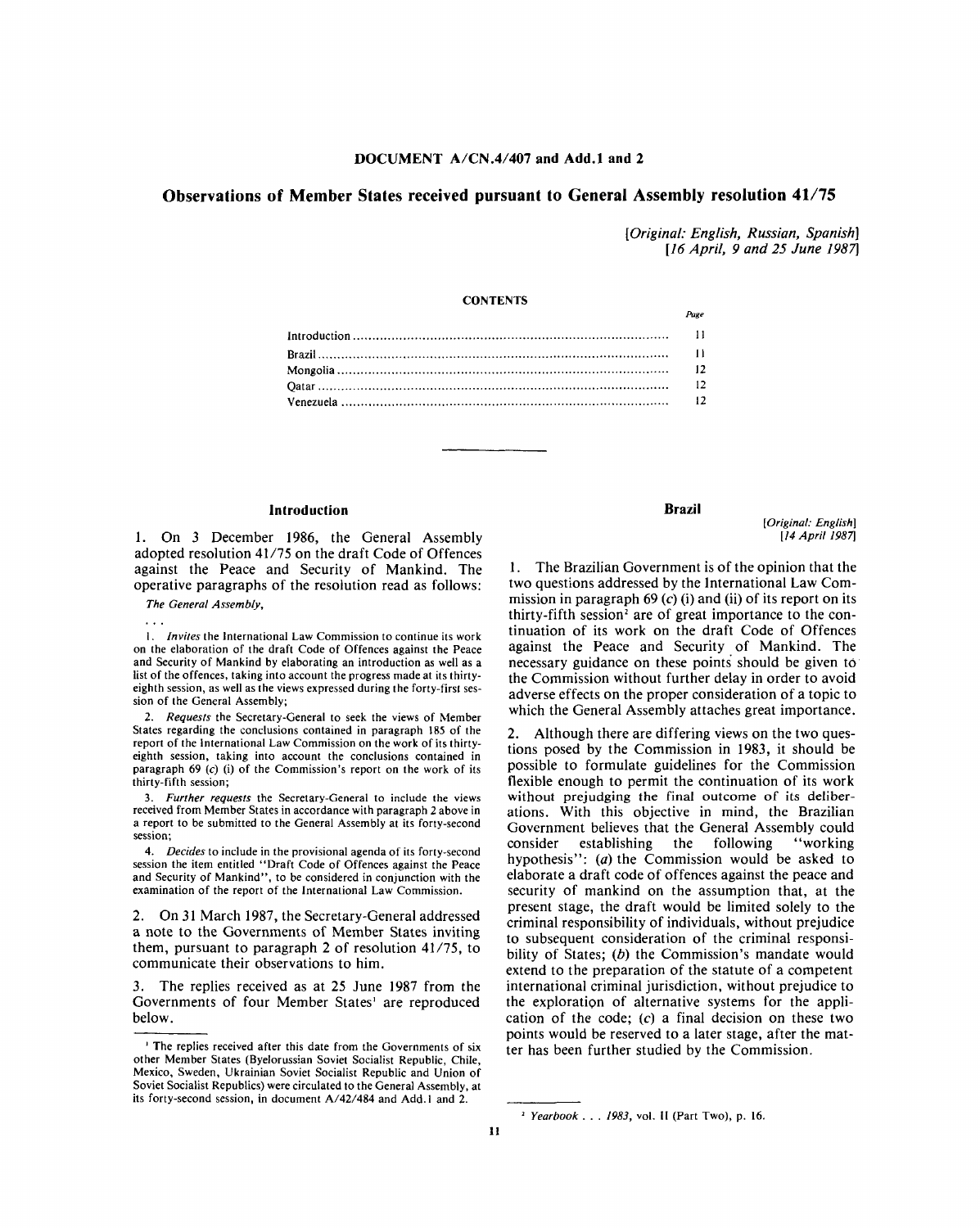#### **Mongolia**

*[Original: Russian] [6 June 1987]*

**1.** The current strained international climate necessitates the use of every opportunity, means and appropriate method to preserve international peace and strengthen the security of States. The elaboration of international legal instruments to prevent and punish international offences that threaten the peace and security of mankind is therefore of ever greater importance. Offences against the peace and security of mankind jeopardize not only the very existence of human civilization, but also man's sacred right to peace and to life. For this reason, the Mongolian People's Republic considers the drafting of a code of offences against the peace and security of mankind to be one of the priority tasks of the United Nations in the sphere of the progressive development and codification of international law.

2. The work done by the Special Rapporteur and the International Law Commission on the preparation of a draft code is considerable. However, Mongolia has objections both to the method behind the preparation of the draft and to a number of the concrete decisions taken on the basis of that method.

In Mongolia's view, the Commission's approach to the elaboration of the various provisions of the draft code entails confusion of the issues of individual responsibility and State responsibility. That opens up, *inter alia,* the possibility of the inclusion in the draft of offences of a general criminal nature that do not belong to the category of offences against the peace and security of mankind. For that reason, it is important that the draft should contain a general definition of offences against the peace and security of mankind, making it clear that it relates to individuals.

3. Mongolia wishes to stress what is, for it, a matter of principle: the code must provide that individuals will incur criminal responsibility for international offences against the peace and security of mankind and it must not touch upon the international responsibility of States. The criminal responsibility of States simply does not exist as a legal category. The concept of the criminal responsibility of States is not merely politically inimical, but also juridically baseless. Criminal law sanctions individuals, by methods peculiar to itself. It is impossible to apply criminal sanctions against a State. Consequently, any attempt to examine these two categories of responsibility within the framework of the same topic will doom the code to failure.

4. The question of the list of offences to be included in the code is, in Mongolia's opinion, one of the main issues relating to the elaboration of this instrument. It is very important for that list to reflect the realities and the needs of the modern age. The main emphasis in the code should be on the most serious international offences, and not on minor breaches of the law. The list should include aggression; genocide; *apartheid;* State or nuclear terrorism; the establishment or maintenance by force of colonial domination; actions aimed at the first use of nuclear weapons by a State; the planning, preparation, launching or conduct of a war of aggression; the recruit-

ment, training, financing or use of mercenaries; slavery; violation of the laws and customs of war, etc.

In this connection, Mongolia considers it extremely important for the list of offences to include the first use of nuclear weapons by a State, since the use of such weapons is, in terms of its consequences, the most horrible of the offences against the peace and security of mankind. The resolution of this issue in the code would be one of the main indicators of how far the code was up to date and reflected the realities of our day.

5. In order for the code to be more effective, it should include, in addition to the other provisions, an obligation upon States to incorporate in their legislation rules establishing severe penalties for persons guilty of the offences to which the code refers. That would promote the creation of national legal guarantees for the prevention of such offences and for eliminating the possibility of committing them.

6. Mongolia is convinced that, until the work on the code is complete, its elaboration must remain one of the main topics for the Commission and one of the major items on the agenda of the Sixth Committee of the General Assembly.

#### **Qatar**

*[Original: English] [7 April 1987]*

1. Of the various options considered by the International Law Commission regarding the application of criminal law in space in connection with the implementation of the code, the Government of the State of Qatar is of the view that international criminal jurisdiction is the option most suited to the particular nature of offences against the peace and security of mankind.

2. Since effective international jurisdiction requires a competent international judicial body, the Government of Qatar favours extending the Commission's mandate to the preparation of the statute for such a tribunal, which would have jurisdiction over individuals accused of offences against the peace and security of mankind.

#### **Venezuela**

*[Original: Spanish] [22 June 1987]*

1. Venezuela has upheld as a general principle the need to establish in the code a regime of sanctions and the means of applying them, and also to provide for a competent court that would try alleged offenders.

In the opinion of the Venezuelan Government, the following considerations should be borne in mind in applying this principle:

*(a)* The principle of the territoriality of Venezuelan criminal law must not be disregarded. It is set out in article 3 of the Penal Code in the following terms:

"Anyone who commits an offence or misdemeanour in the territory of the Republic shall be